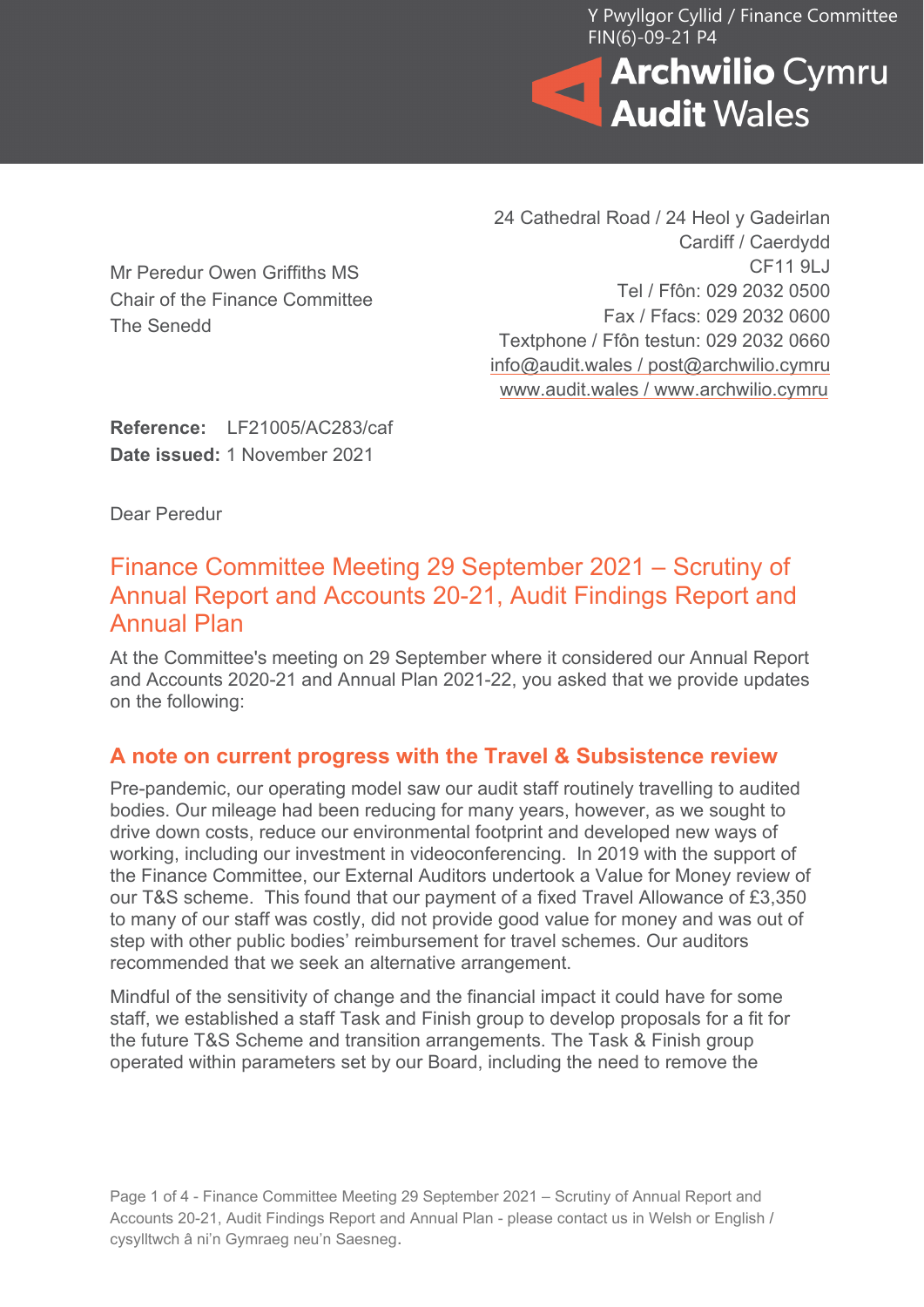current fixed Travel Allowance and to achieve at least £1m savings over a 5 year period.

The Finance Committee welcomed both the value for money study and the establishment of the Task and Finish group. It also recognised the direct financial consequences for staff, and the need to ensure that due consideration was given to salaries and staff retention in developing proposals to change the scheme.

The proposals from the Task and Finish Group were presented to the Board in July 2021. The Board were supportive of the proposals which focussed on a transition period of 2 years with no changes being implemented until 2024. From 2024 there would be partial mitigation of the loss of the allowance by reinvesting a portion through a salary uplift. Staff would also have the option of an up-front payment of £7,000 which provides a small incentive of £300 more than the value of two years allowance. This was recommended by the Task and Finish Group to incentivise staff to implement the changes earlier – with savings being delivered from April 2022.

The proposed new scheme would have no fixed allowance and instead provide for all travel to be reimbursed at standard HMRC mileage rates. The Board also supported the Task & Finish group's recommendation that the £26 per month Home Working Allowance, which Audit Wales has paid since early in the pandemic, be continued.

These proposals sit alongside some related travel policy changes and were shared with TUs and staff in August 2021. The consultation period included a large amount of staff engagement including three all staff meetings, specific sessions for trainees, managers' briefings and supporting materials, dedicated space on the intranet with FAQs and direct individual feedback from a dedicated inbox. Throughout this process management has been sympathetic and empathetic around the detrimental financial impact consistent with views expressed by the Finance Committee, and the transition arrangements are designed to support staff to make necessary adjustments by not rushing to implement early. Due to starting the consultation during the summer period it was extended to cover six weeks so that all staff could have their say. Consultations concluded on 24<sup>th</sup> September 2021.

We are now in a period of negotiations with our trade union partners. Subject to those negotiations, we hope that the TUs will ballot their members on final proposals in November. We will be in a position to provide greater detail to the Committee once those negotiations have been concluded, and the ballot has been held.

If agreement is reached through this process, our aim will be to implement any upfront payments in April 2022 and fully implement the new arrangements from April 2024.

Page 2 of 4 - Finance Committee Meeting 29 September 2021 – Scrutiny of Annual Report and Accounts 20-21, Audit Findings Report and Annual Plan - Please contact us in Welsh or English / Cysylltwch â ni'n Gymraeg neu'n Saesneg.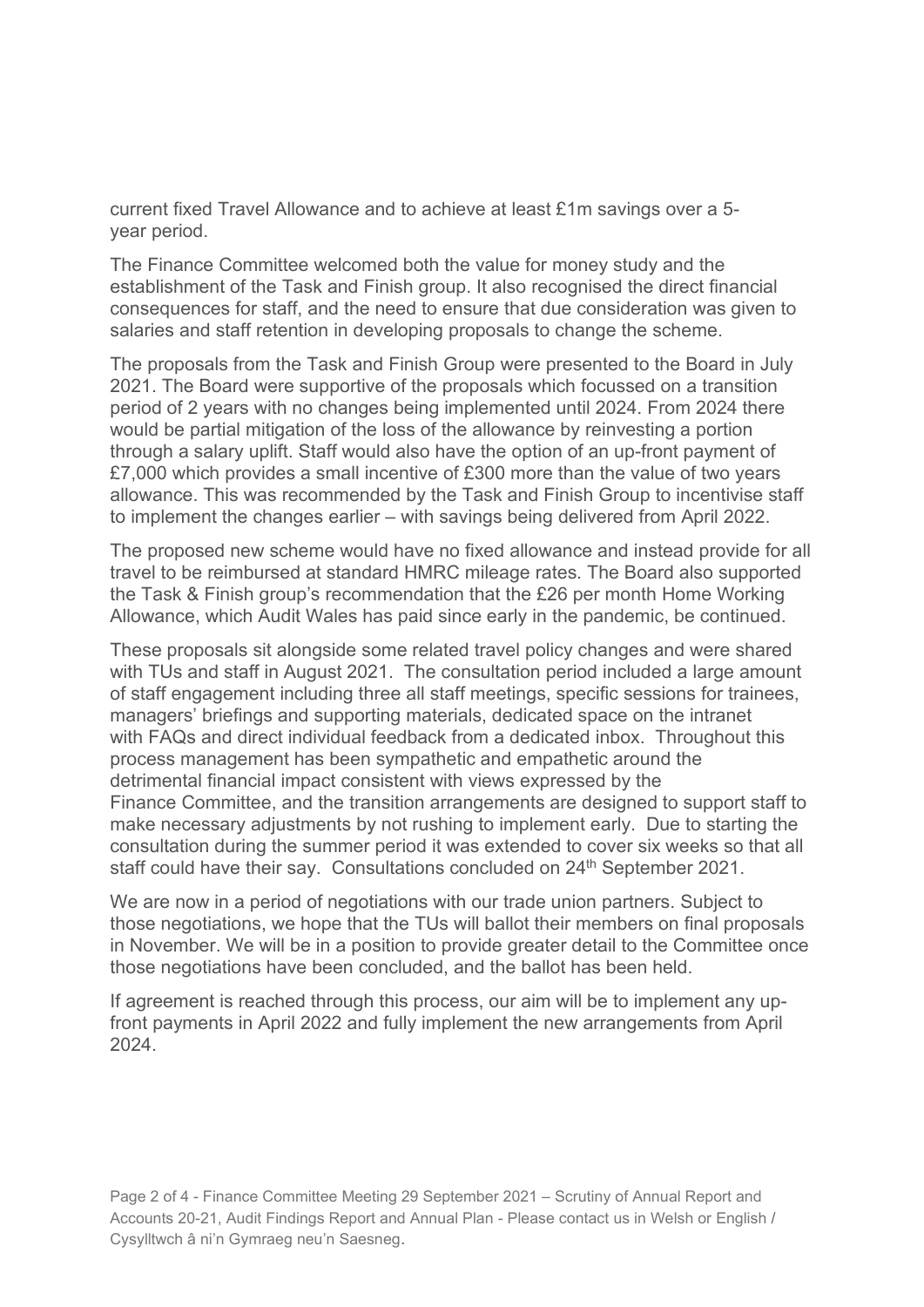To fund the up-front payment, Audit Wales would require a Supplementary Estimate for the current financial year of up to £1.48m. This is the maximum cost of all eligible staff opting to receive an up-front payment rather than continuing to receive travel allowance for the next two years. Any unused balance would be returned to WCF.

Savings would start to be delivered from April 2022 with the cost of the up-front payments recovered in full within just over two years from savings on travel allowance. The changes to the T&S Scheme would then deliver ongoing annual savings in line with the Board's intention. Savings delivered from these changes will be reflected in future Estimates both as a reduced call on WCF and reduced fees for audited bodies.

We would be grateful if the Finance Committee would indicate whether it is prepared to support the rationale for the Supplementary Estimate in principle. Should the Committee not support the Supplementary Estimate, we would continue to pay the allowance to eligible staff until 1 April 2024 at which point the new arrangements, and the generation of savings, would commence.

## **A note on "the 5-year strategic plan we're currently finalising to prioritise the key points of organisational change/transformation."**

During the Spring and Summer of 2021, our Executive Leadership Team has been working to articulate a long-term 5-year strategy for Audit Wales to support the annual planning process. The focus for this strategy is to create a clear vision for our organisation, and a roadmap for staff and external stakeholders on how we will reach the four ambitions to:

- Fully exploit our unique perspective, expertise and depth of insight;
- Strengthen our position as an authoritative, trusted and independent voice;
- Increase our visibility, influence and relevance; and
- Be a model organisation for public sector in Wales and beyond.

Over the Autumn of 2021 we will be engaging with our internal stakeholders to make sure the strategy is right and in early 2022 we will start to share our thinking externally ahead of launching the strategy in April 2022. This is not a big bang, new set of aspirations – this is the opportunity to ensure we are clear about what we need to do to succeed and deliver our purpose.

Themes running through the strategy will be the development of a more holistic and impactful audit programme, enhancing the impact of our communication and ensuring we create the organisational environment in which we can thrive now and in the future.